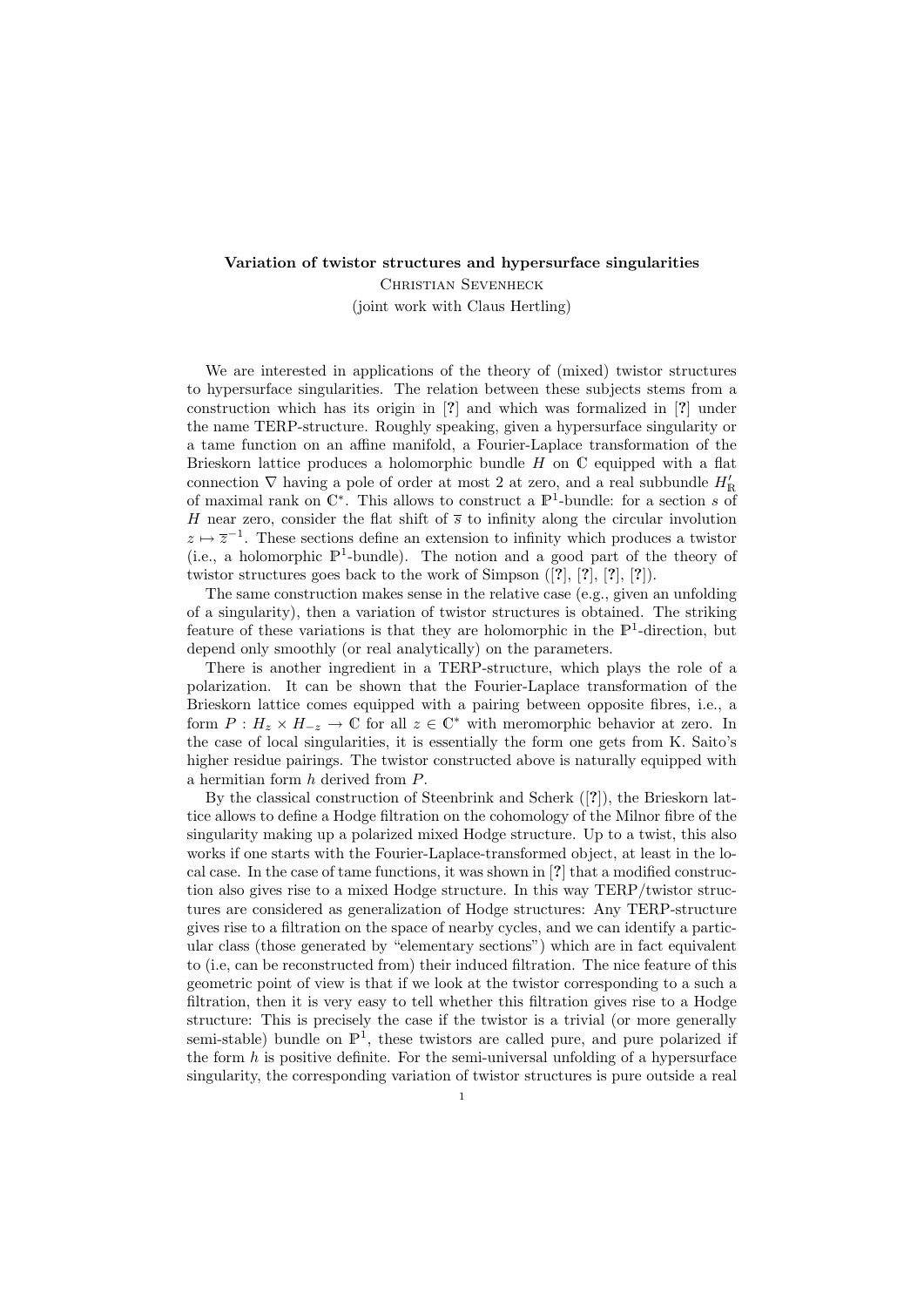analytic hypersurface and this complement has connected components on which the signature of  $h$  is constant.

As in classical Hodge theory, we are interested in studying degenerations of twistor structures, which leads to the notion of a (polarized) mixed twistor: a bundle on  $\mathbb{P}^1$  equipped with an increasing filtration of subbundles such that the quotients are semi-stable of appropriate weight.

Pursuing this analogy further, one might ask for a generalization of nilpotent orbits of Hodge structures which are considered in the work of Schmid ([?]). It turns out that this leads to a particularly important class of variations of twistor/TERP structures, which are obtained by a rather simple procedure: Start with a single TERP-structure (without parameters) and rescale the coordinate on C. This yields a variation on C ∗ (the space of the rescaling parameter) and similarly one gets a variation of twistor structures. If these twistors are pure polarized for sufficiently small parameters, then this variation is called nilpotent orbit of TERP/resp. twistor structures.

There is a classical correspondence due to Cattani, Kaplan and Schmid [?] between nilpotent orbits of Hodge structures and polarized (limit) mixed Hodge structures. The following two results, taken from [?] are the appropriate generalizations to TERP/twistor structures.

The first one concerns the case of TERP-structures where  $(H, \nabla)$  has a regular singularity at zero. We denote by  $\pi_r : \mathbb{C} \to \mathbb{C}$ ;  $z \mapsto r \cdot z$  for  $r \in \mathbb{C}^*$  the rescaling map.

**Theorem 1.** A regular singular TERP structure  $(H, \nabla, H'_{R}, P)$  induces a nilpotent orbit (i.e.,  $\pi_r^*(H, \nabla, H'_{\mathbb{R}}, P)$  is pure polarized for all  $|r| \ll 1$ ) if and only if the filtration  $F^{\bullet}$  induced by  $(H, \nabla)$  on  $H^{\infty} := \psi_z(H, \nabla)$  gives rise to a polarized mixed Hodge structure.

One direction of this theorem is proved in [?]. The other direction, which can be found in [?], uses a fundamental result of Mochizuki ([?]) which states that for a variation of polarized twistor structures on a complement of a normal crossing divisor with tame behavior, there exists a limit object which is a polarized mixed twistor.

In the general (i.e., irregular case), we can prove one part of this correspondence. The main ingredients are the decomposition theorem for irregular connections and a precise discussion of the associated Stokes structure. It turns out that under a compatibility condition between the Stokes and the real structure, each regular singular piece that appears in the decomposition induces a filtration as in the regular singular case. The result is then as follows.

**Theorem 2.** Consider any (possibly irregular) TERP-structure  $(H, \nabla, H'_{\mathbb{R}}, P)$ . Suppose that the Stokes structure is compatible with the real structure defined by  $H'_{\rm R}$ . Suppose further that the filtrations defined by the regular singular pieces give rise to a polarized mixed Hodge structures. Then  $(H, \nabla, H'_{R}, P)$  induces a nilpotent orbit.

The missing converse direction in this irregular case is conjectured to be true.